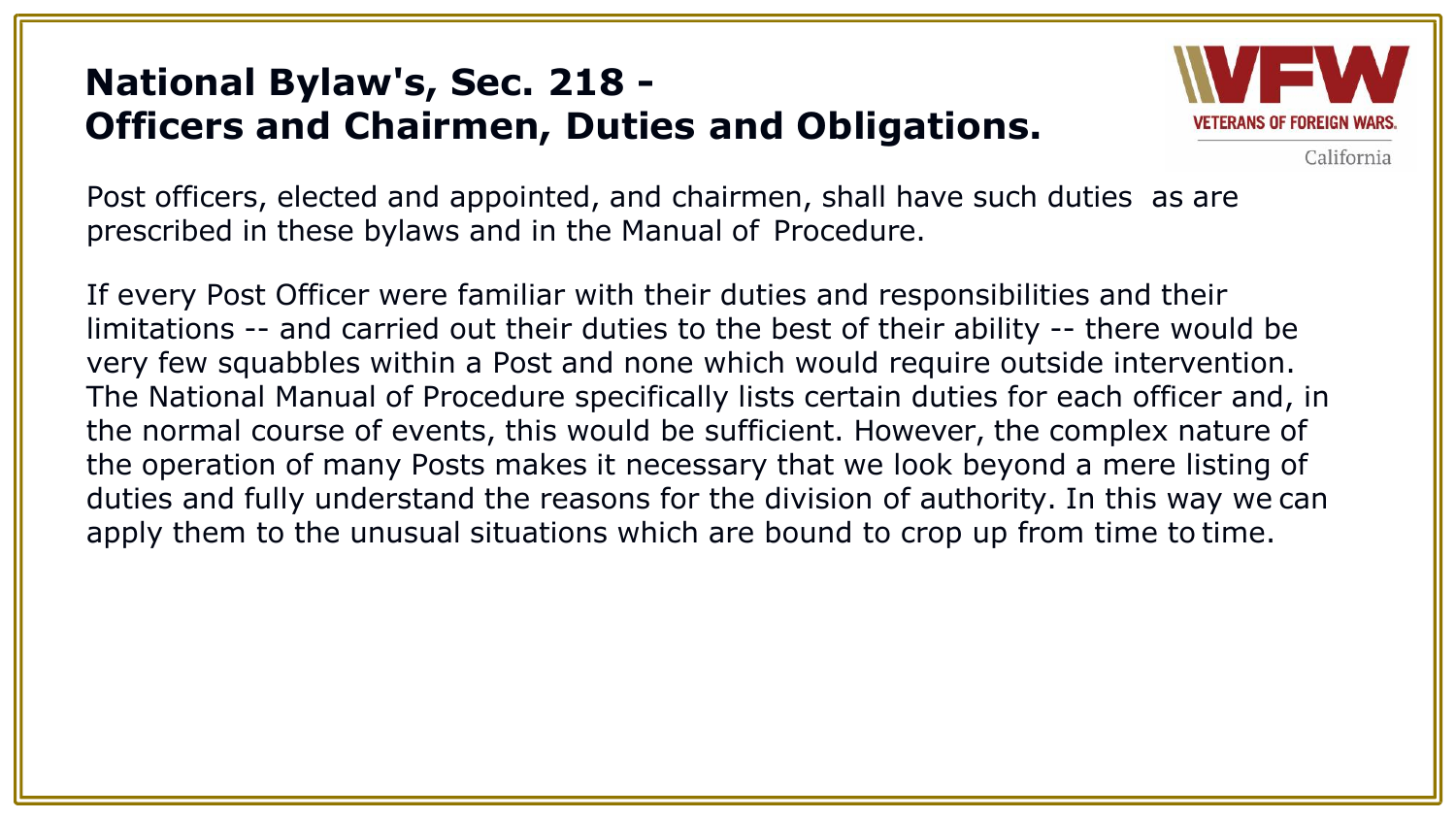#### **National Bylaw's, Sec. 218 - Officers and Chairmen, Duties and Obligations.**



California

#### **Post Commander**

Among the duties of a Post Commander, the Commander shall:

- Preside at all meetings of the Post, conducting such meetings in accordance with Article X of the Bylaws and Manual of Procedure and other applicable parliamentary rules.
- Enforce strict observance of the laws and usages of this organization, including Post, County Council (if applicable), District and Department Bylaws and the Congressional Charter, National Bylaws, Manual of Procedure and Ritual and all lawful orders from proper authorities.
- Insist that Post business and activities be conducted in such a manner that they do not violate any applicable governmental law, ordinance or regulation nor bring or tend to bring dishonor or embarrassment upon the Post, its members or the Veterans of Foreign Wars of the United States.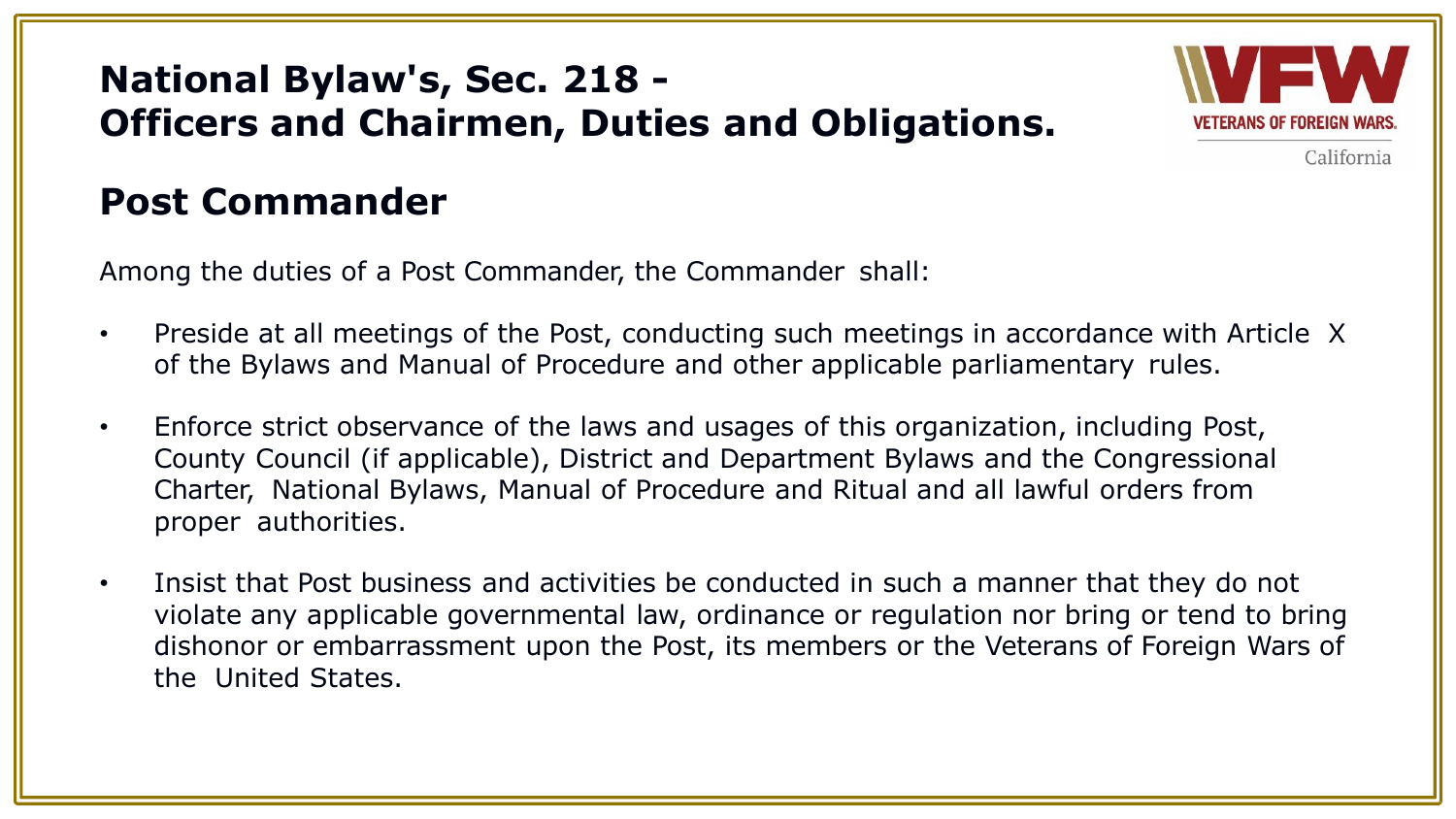# **Post Commander**



- Decide all questions of law and usage in the Post, subject to appeal pursuant to the Bylaws.
- *Upon entering into office, appoint all other officers, committee chairmen and committees not otherwise provided for. The Commander may remove such appointed officers, committee chairmen and committees at their pleasure.*
- Approve all disbursements of funds properly authorized by the Post.
- Assure that the office of Quartermaster is bonded according to Section 703 of the Bylaws.
- Assure that all dues and other monies due the National Headquarters and Department are forwarded promptly together with accurate reports and returns pertaining thereto.
- Assure that all reports are correctly prepared and promptly forwarded, that all the business of the Post is handled with dispatch and that all necessary licenses and permits are obtained for proper operation.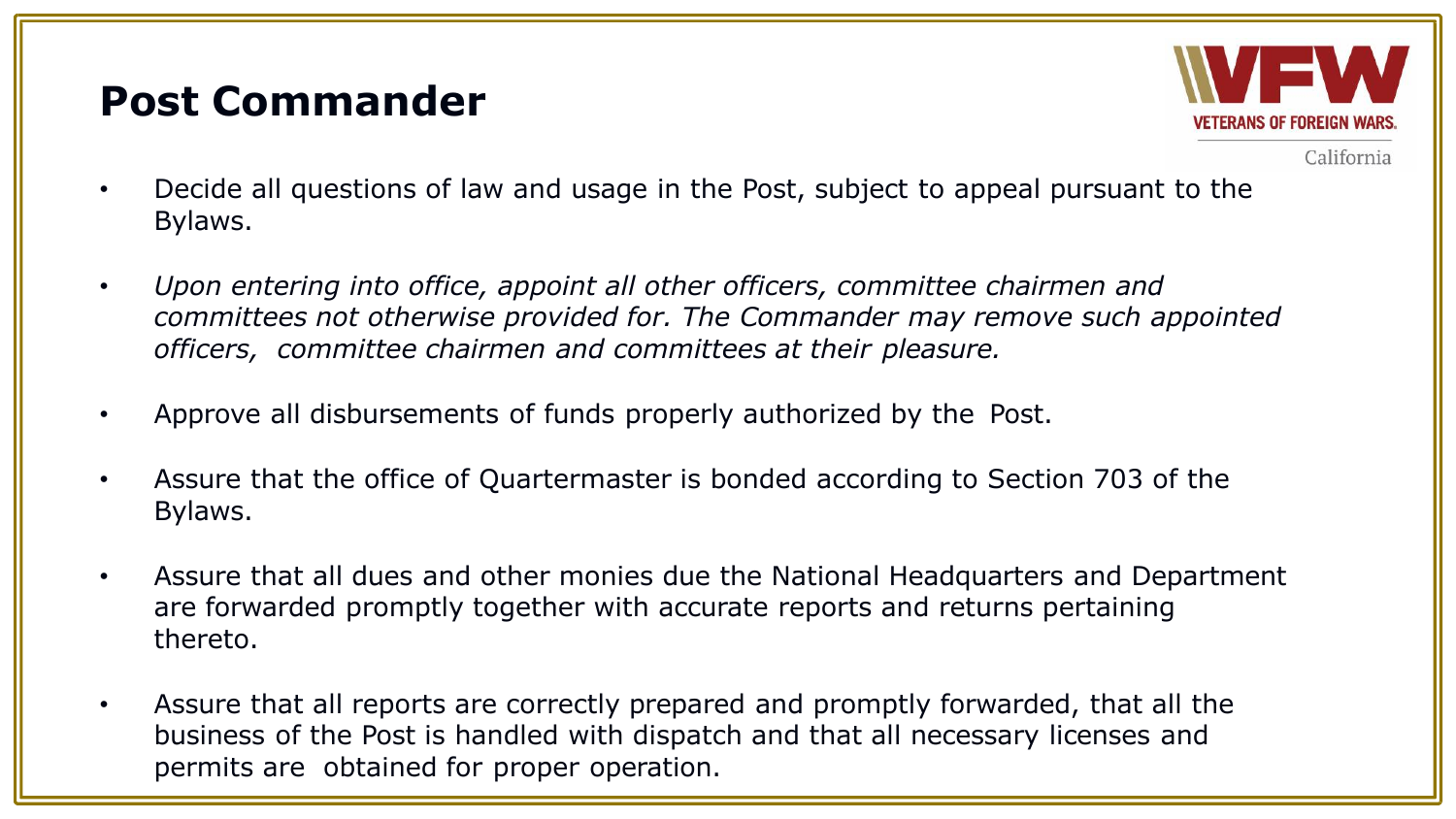# **Post Commander**



- Ensure that a properly completed Report of Election of Officers for the ensuing year is submitted to Department and National Headquarters by June 1.
- Assure that the Post Trustees have examined the books and records of the Post and prepared the Post Trustees Quarterly Report of Audit no later than the end of the month following the last day of each quarterly period.
- Assure that the Commander or their representative attend all properly called District Conventions or meetings and County Council meetings (if applicable).
- Comply with and perform all of the duties required by the laws and usages of this organization, the provisions of these bylaws, the Manual of Procedure and Ritual and Department, District, County Council (if applicable) or Post Bylaws pertaining to the duties and obligations of a Post Commander and lawful orders from proper authority and perform such other duties as are usually incident to the office.
- *Be an ex-officio member of all committees.*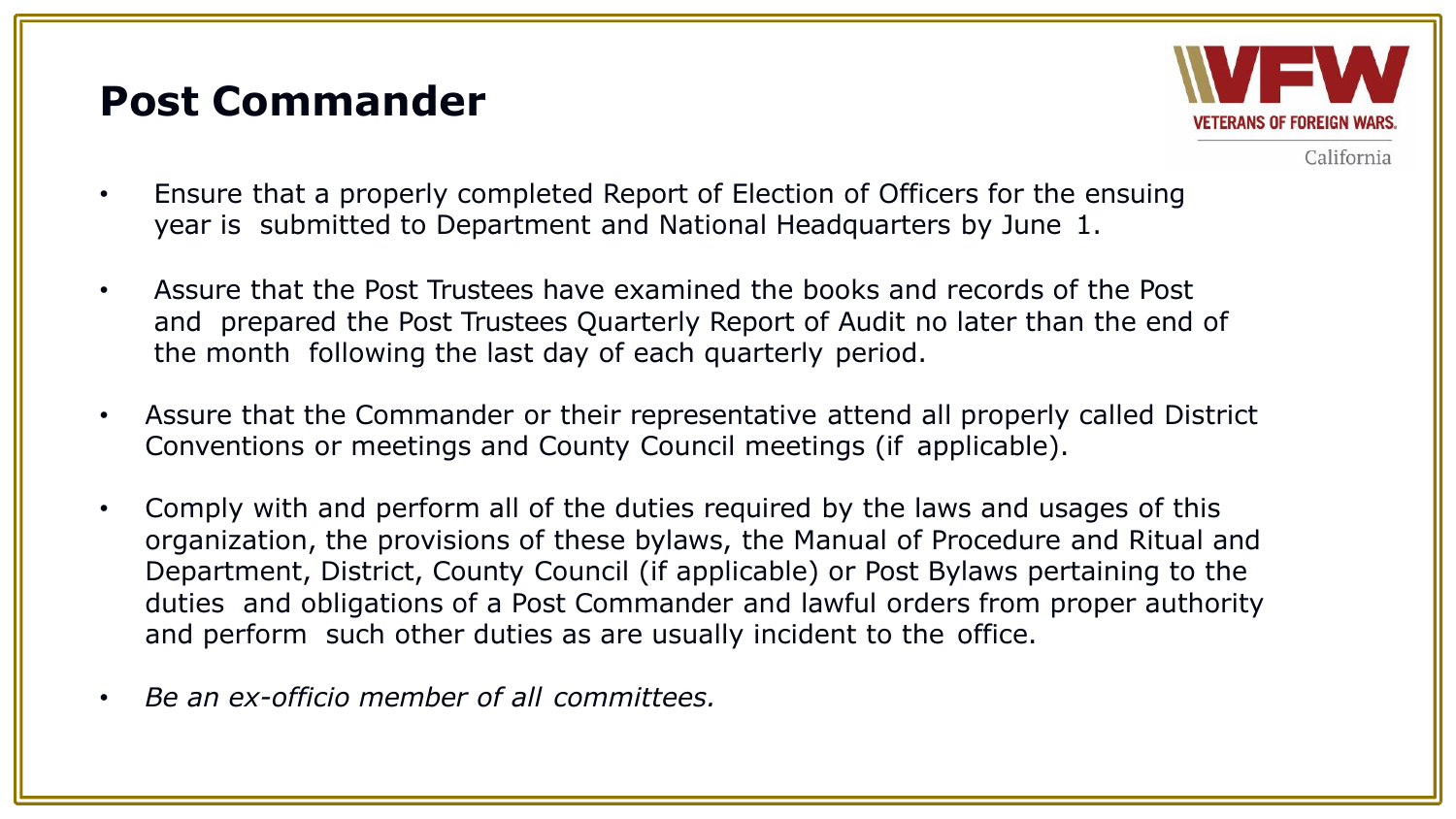# **Post Commander Summary**



California

The **Post Commander** is the key officer of the Post. They, alone, represent the **judicial** branch of the organization and also have some of the responsibilities of the **executive** branch.

- They preside at all meetings, enforce the rules, appoint committees not otherwise provided for, and make certain that the other officers and committeemen perform their duties.
- Their authority extends to the Post Home or Club to the extent of enforcing the rules of the Post and the National and Department VFW and public laws.
- They represent the authority of the Post between meetings, and their voice is that of the Post membership.
- Their authority also is limited according to the rules of the organization and the bounds of common sense. **They are in no sense a dictator**.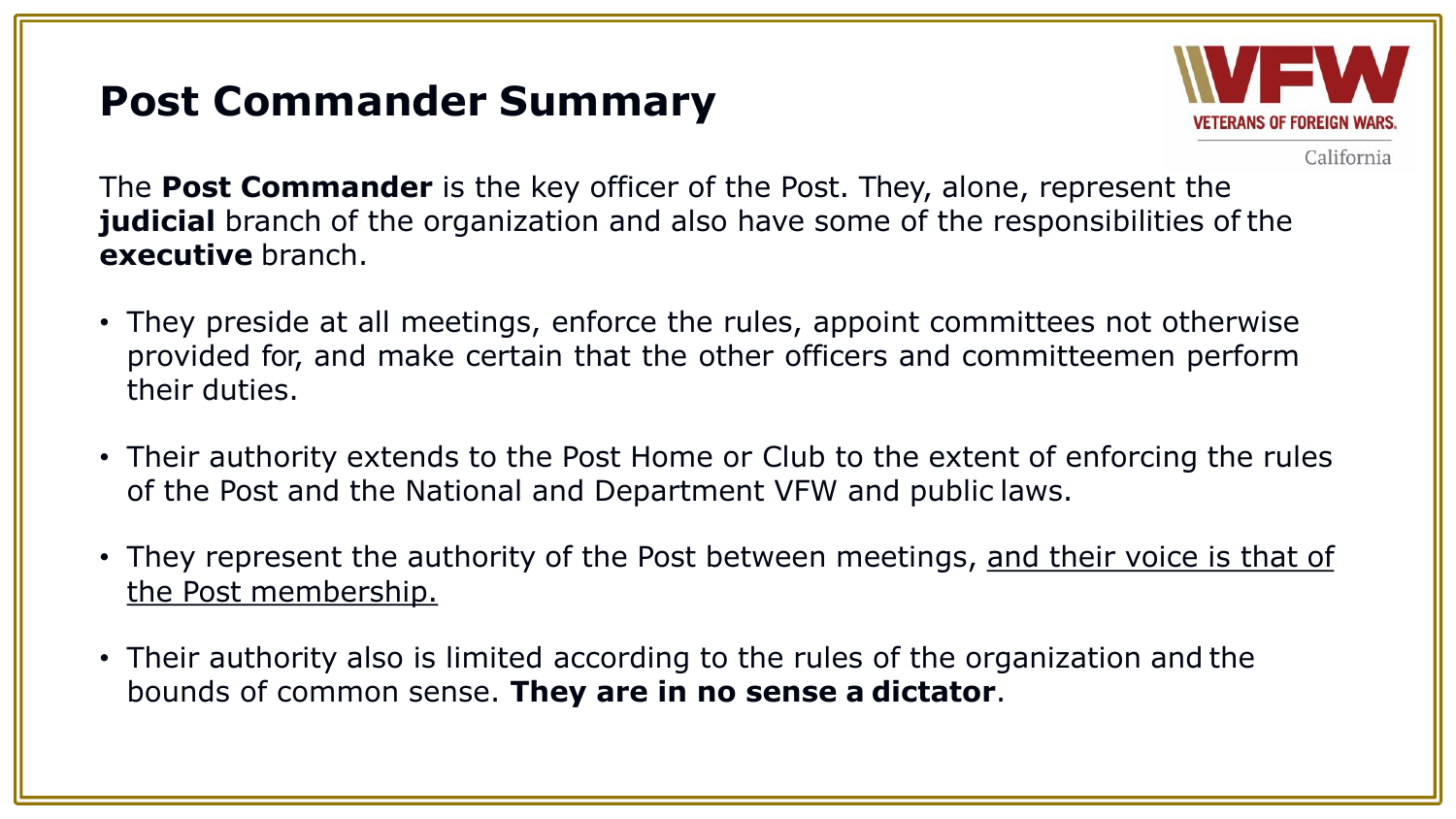## **Post Commander Summary**



- They cannot order nor permit the breaking of laws nor can they supersede the recognized authority of other officers or committees. They cannot, for instance, order the Club Manager to keep the clubrooms open after hours, nor can they direct the Post Quartermaster to pay an unauthorized bill.
- The Commander should be familiar with all activities of the Post.
- They should sit in with the Trustees at their audits or, at least, have a sufficient knowledge of their procedure to know whether they are doing their job.
- They should attend the meetings of the House Committee, calling to their attention any discrepancies he/she may have observed or complaints they may have received.
- The Commander is the arbitrator of arguments and the judge in disputes. As a general rule, their decisions are considered correct until over-ruled by the Post meeting, the District, Department Commander or Commander-in-Chief.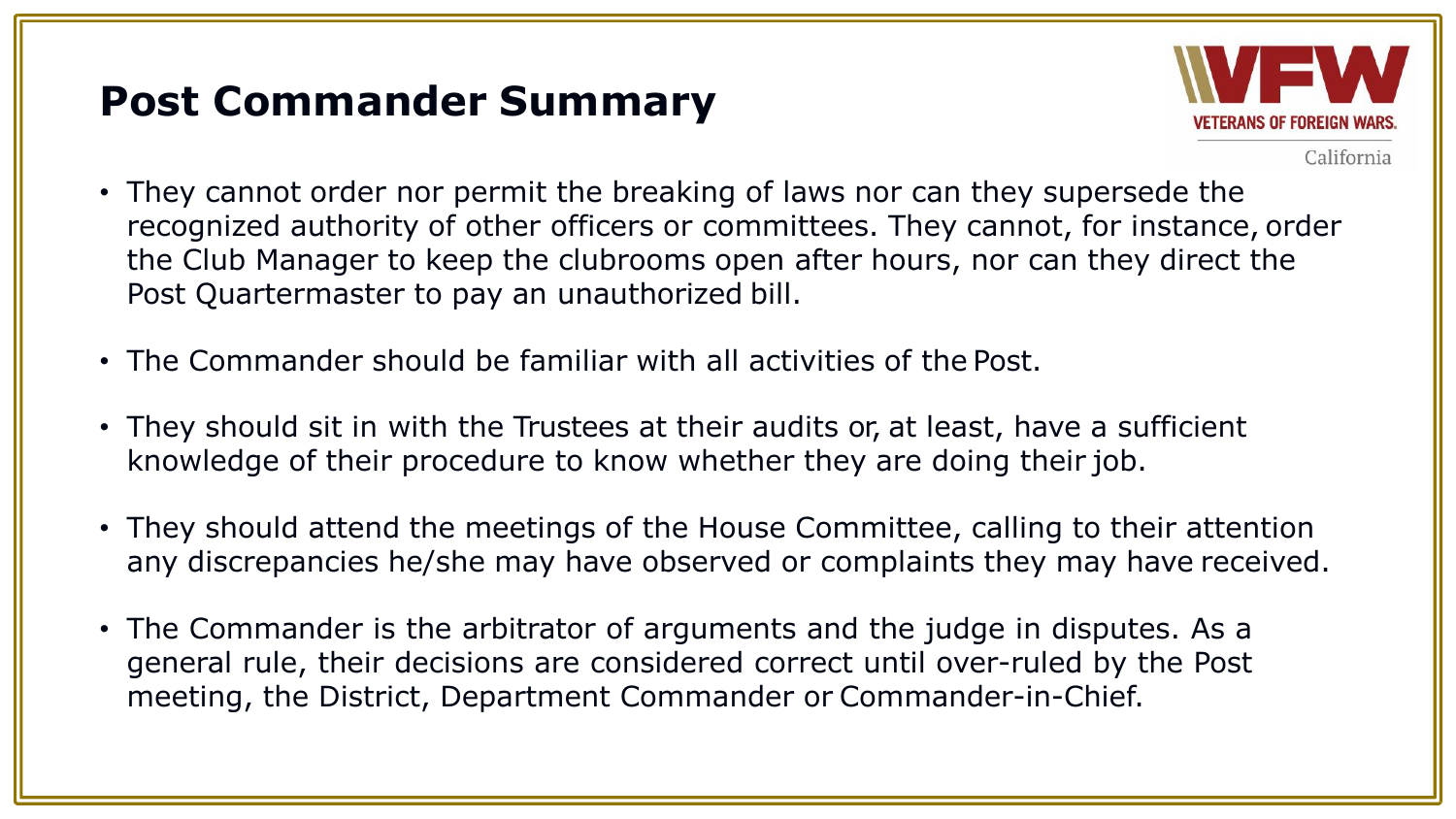# **Post Senior Vice Commander**



California

The Post Senior Vice Commander shall assist the Commander in preserving order, preside in the absence of the Commander, provide such advice or assistance as may be required and perform such other duties as are incident to such office or may from time to time be required by the laws and usages of the organization or lawful orders from proper authority.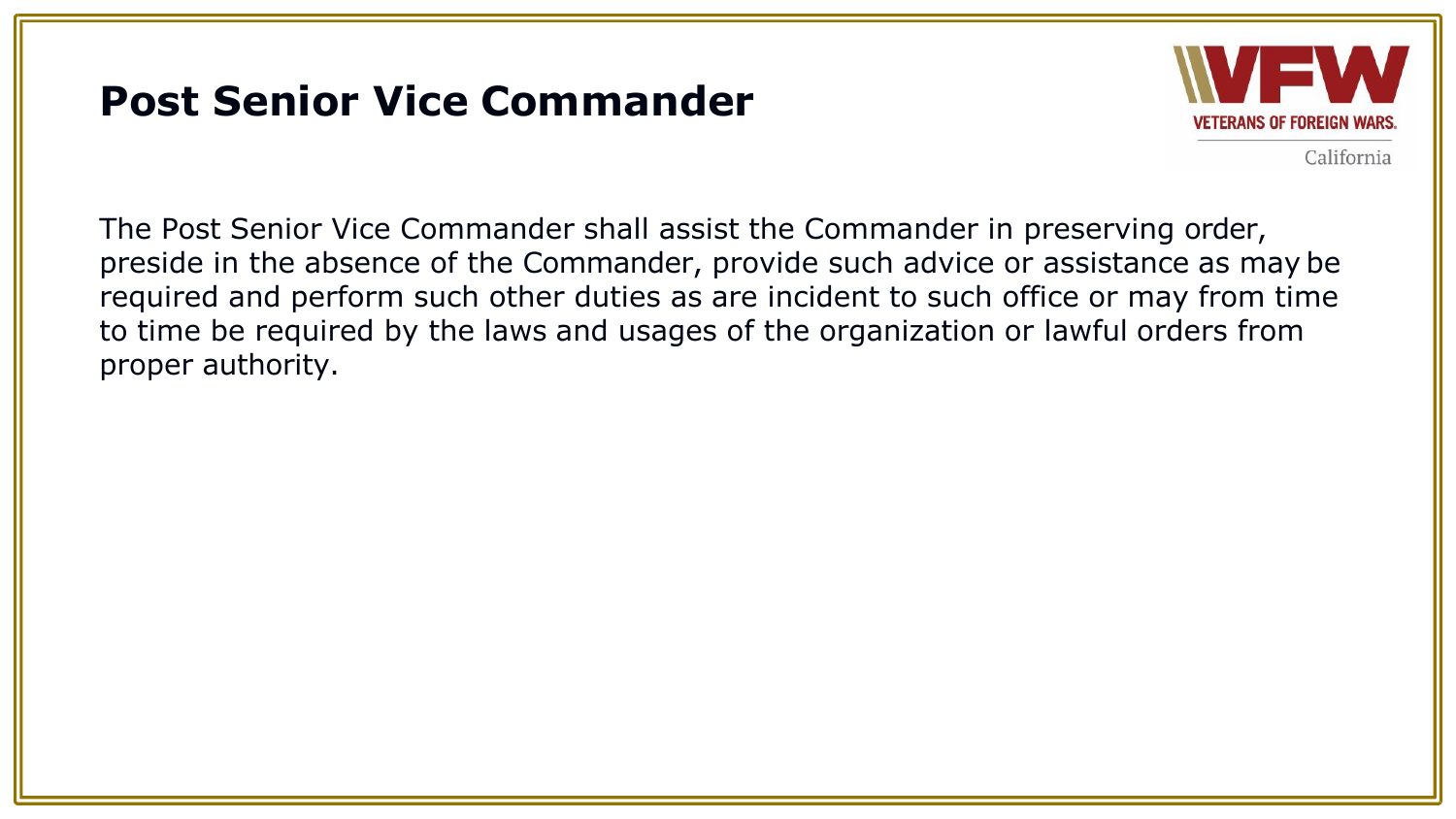## **Post Junior Vice Commander**



California

The Post Junior Vice Commander shall assist the Commander in preserving order, preside in the absence of the Commander and Senior Vice Commander, provide such advice or assistance as may be required and perform such other duties as are incident to such office or may from time to time be required of the Junior Vice Commander by the laws and usages of the organization or lawful orders from proper authority.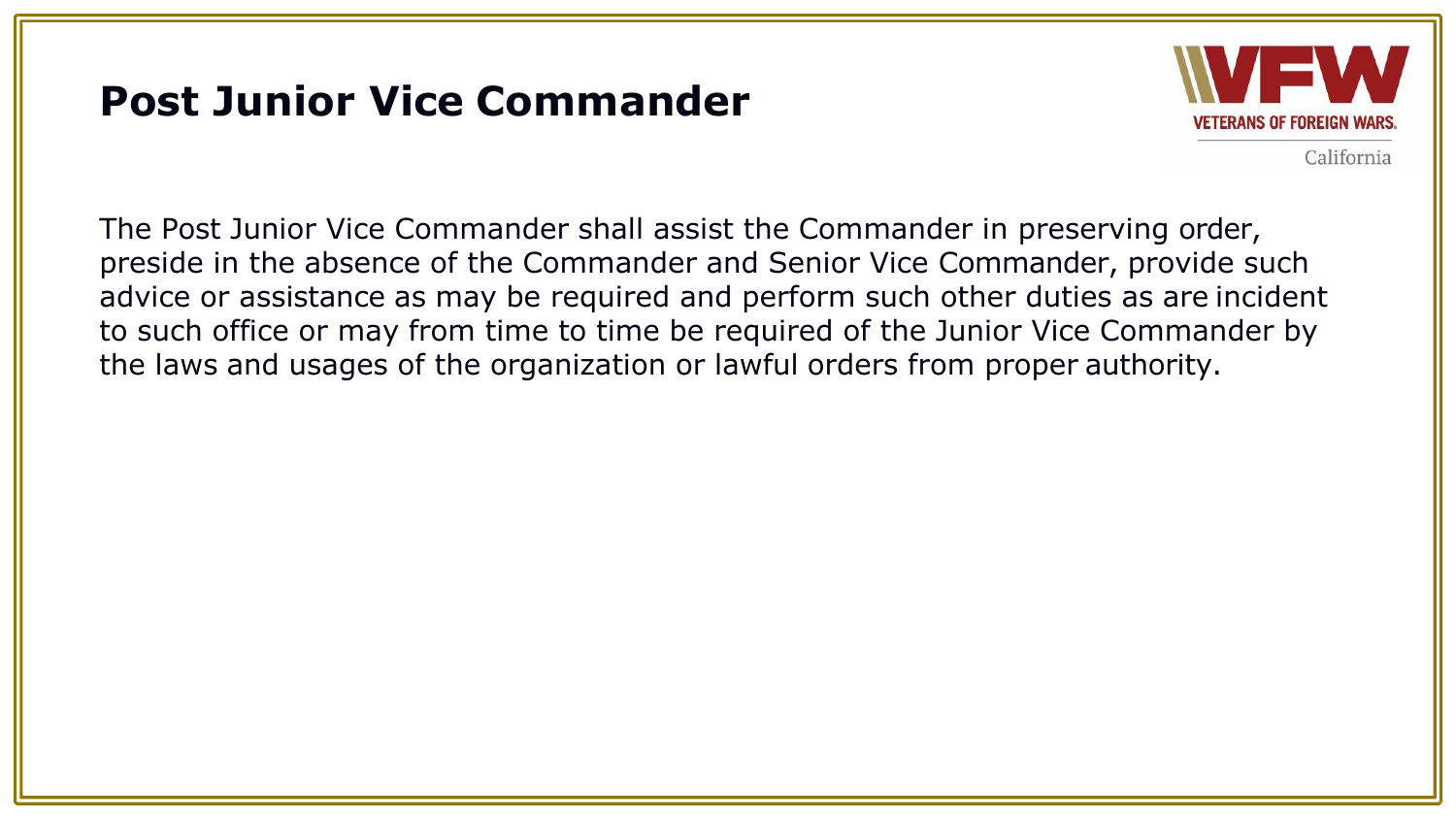## **Post Commander Pro Tempore**



California

In the event that neither the Commander, Senior Vice Commander or Junior Vice Commander is present, the Post shall elect a Commander Pro Tempore to preside at the meeting of the Post.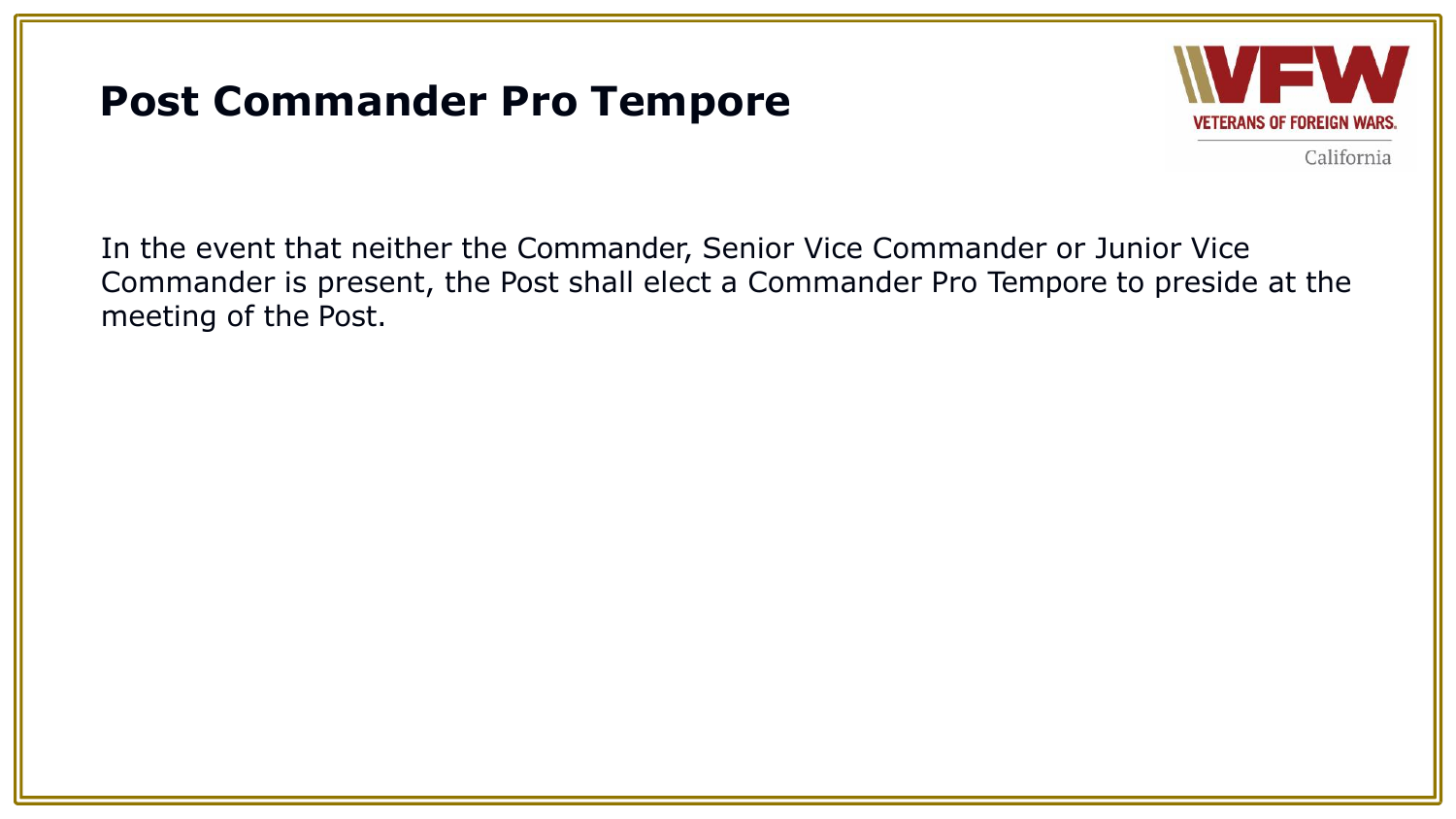#### **Post Quartermaster**



California

Among the duties of a Post Quartermaster, the Quartermaster shall:

- Qualify and secure a bond in a sum at least equal to the amount of the liquid assets for which the Quartermaster may be accountable in accordance with Section 703.
- Collect all monies due the Post, giving receipt therefore, and have charge of the funds, securities and other property of the Post, all of which shall be placed in their care. The Quartermaster shall be the accountable officer of the Post and the Treasurer of all committees handling funds.
- Disburse funds as properly authorized by the Post using accepted banking practices. Unless otherwise provided for in Post Bylaws, all disbursements of Post funds shall bear the signature of the Quartermaster or other person(s) authorized by the Quartermaster. Such other authorized person(s) shall be bonded with an indemnity company as surety in a sum at least equal to the amount of the liquid assets for which the Quartermaster may be accountable in accordance with Section 703.
- Receive annual membership dues (admission fees if applicable) and life membership fees and forward the Department and National dues and life membership fees immediately to National Headquarters as prescribed in Section 104.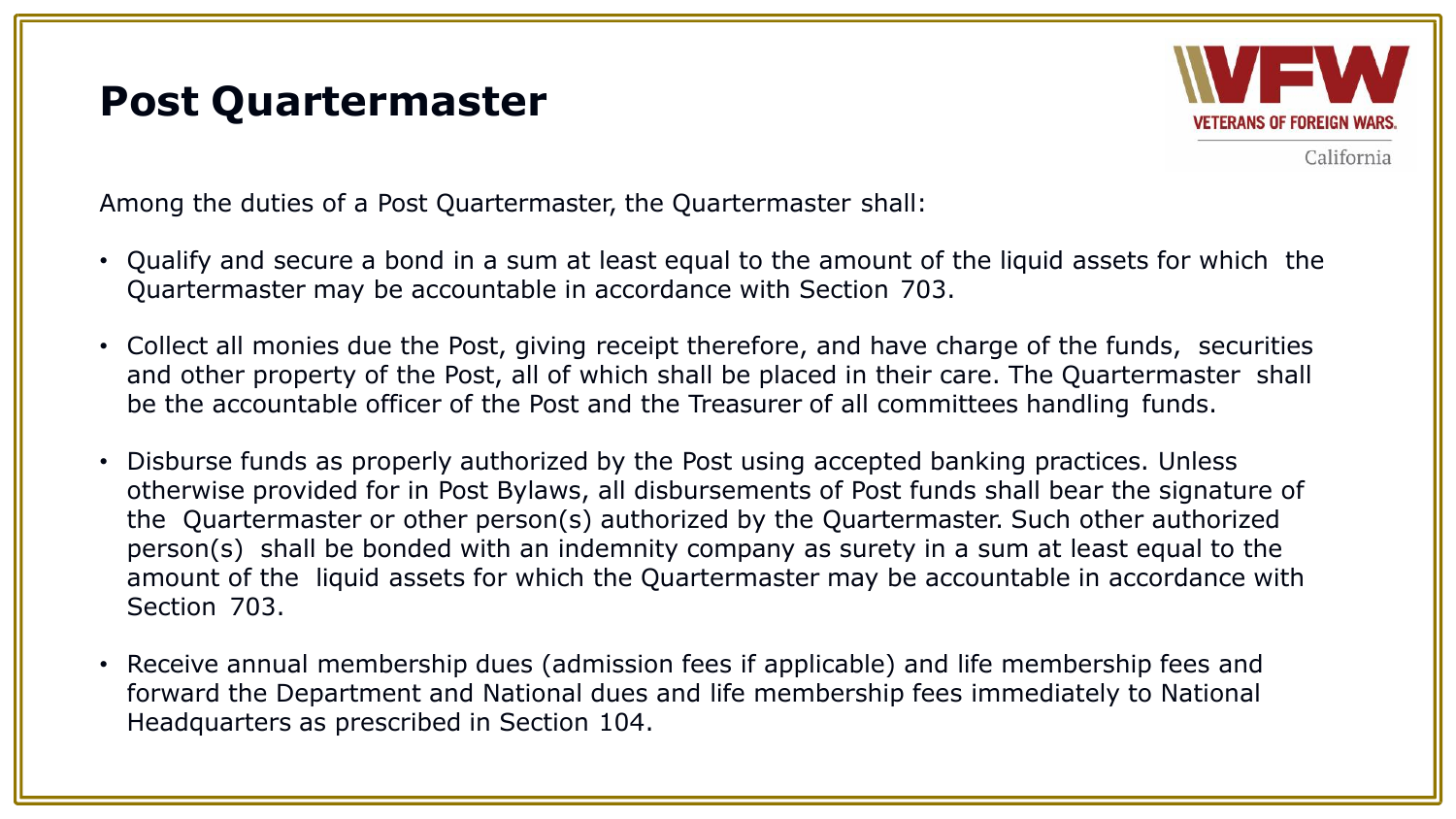#### **Post Quartermaster**



- Provide the Post Trustees with all records, files and statements required or necessary for the preparation of the Post Trustees Quarterly Report of Audit.
- Reconcile and verify all transactions listed on all bank statements to assure the accuracy of Post records. The books and records of the Quartermaster shall be maintained in a legible and uniform format. Record keeping by electronic means may be used, provided a back-up is maintained. Books and records shall be available for inspection by authorized officers and Post members at all reasonable times. Unless specifically authorized by the Post to remove such books and records from its facilities, they will be kept at the Post facilities.
- Provide access and transfer to their successor in office or anyone designated by higher authority, without delay, all books, records, papers, monies, securities and other property of the Post in their possession or under their control.
- Comply with, and perform all duties required of the Quartermaster by the laws and usages of this organization, applicable Bylaws and orders from lawful authority and perform such other duties as are incident to such office.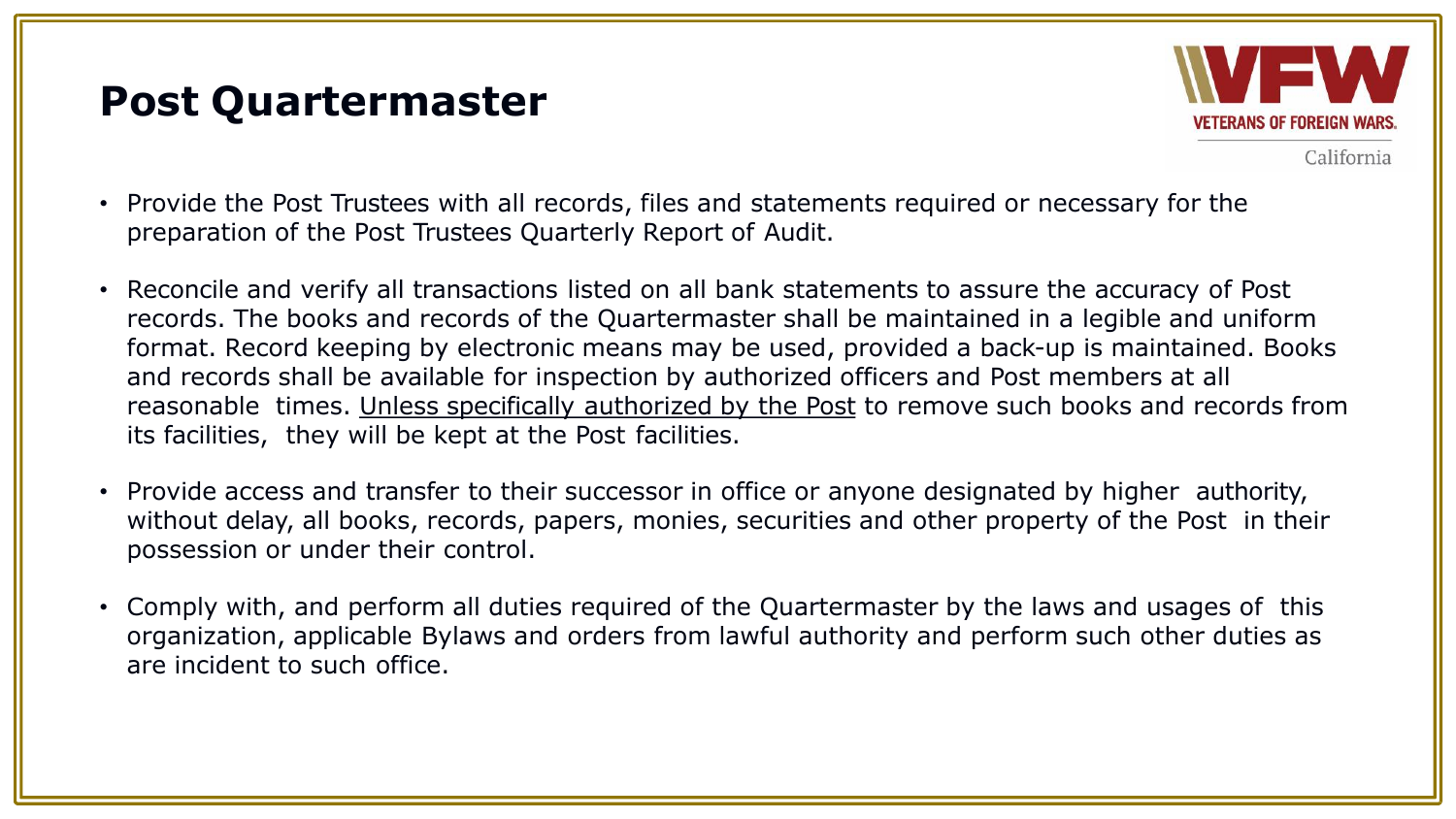#### **Post Quartermaster**



- Report on transactions concerning receipts and expenditures, for any given period, at a regular or special meeting of the Post.
- File appropriate forms as required by Federal, State and Local Statutes or regulations.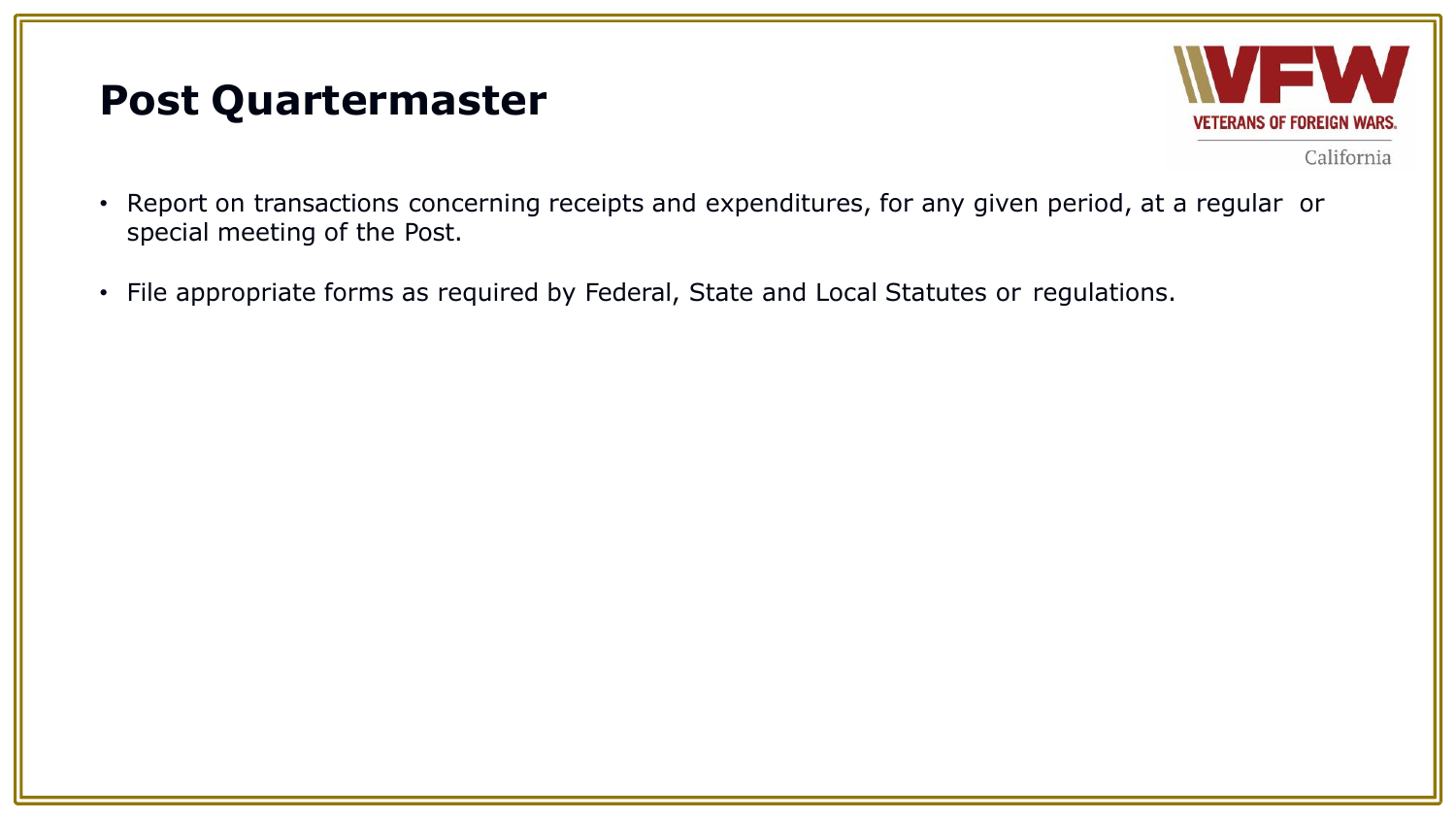## **Post Quartermaster Summary**



California

The **Post Quartermaster** has certain definite responsibilities and duties as we've discussed. The Quartermaster is the **responsible** Post Officer in financial matters - not necessarily the Post bookkeeper. For example, in a large corporation the treasurer does not physically handle the bookkeeping obligations but he/she is responsible that they are done properly, efficiently and accurately. This may also be true of the Post Quartermaster, depending upon the Post Bylaws and Club regulations. In any case, they must be familiar with all books of record and are responsible for all required Federal and State reports and payments.

- They are the responsible officer for all Post funds and property and his/her signature validates all checks.
- They keep the fiscal records for the Post and have the duty of overseeing all financial transactions.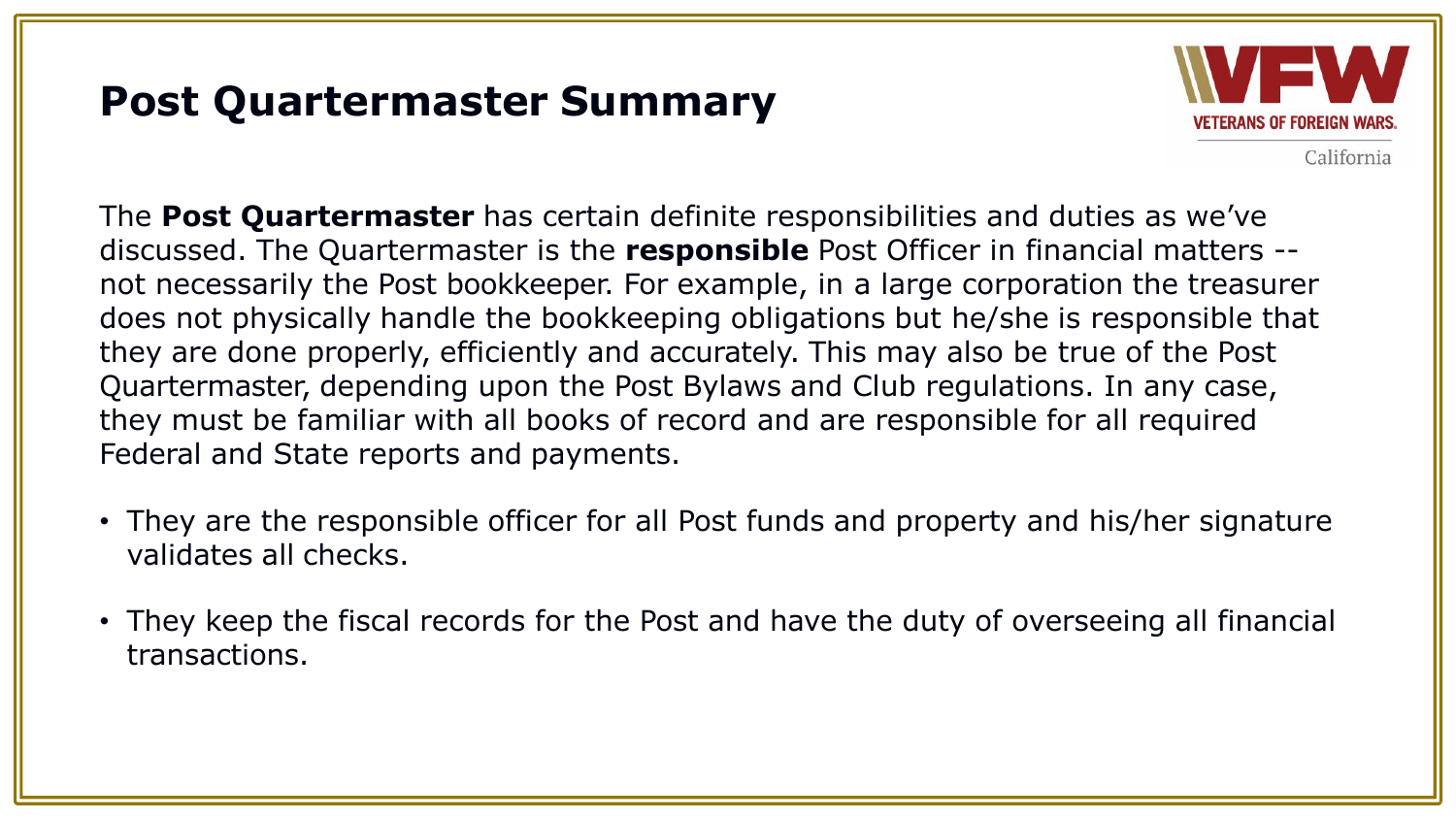### **Post Quartermaster Summary**



California

- They must be bonded to the Post for all funds under their control.
- In the case of a large-scale Club operation, it often becomes impractical or impossible for the Post Quartermaster to physically handle all the funds or to personally keep the detailed records of operation. It is not uncommon in these cases to require that the Club Manager or a hired bookkeeper keep a separate set of club books, subject to the control of the Quartermaster and reported to the Quartermaster at regular intervals.
- The Quartermaster only pays bills which are authorized by Post action or under Post rules. They cannot refuse to pay a legitimate and properly authorized bill except for a lack of funds. Neither can they be forced to pay one which is not properly authorized.

Remember that the Post cannot take away any of the authority of the Post Quartermaster although they may be relieved of some of the **work**.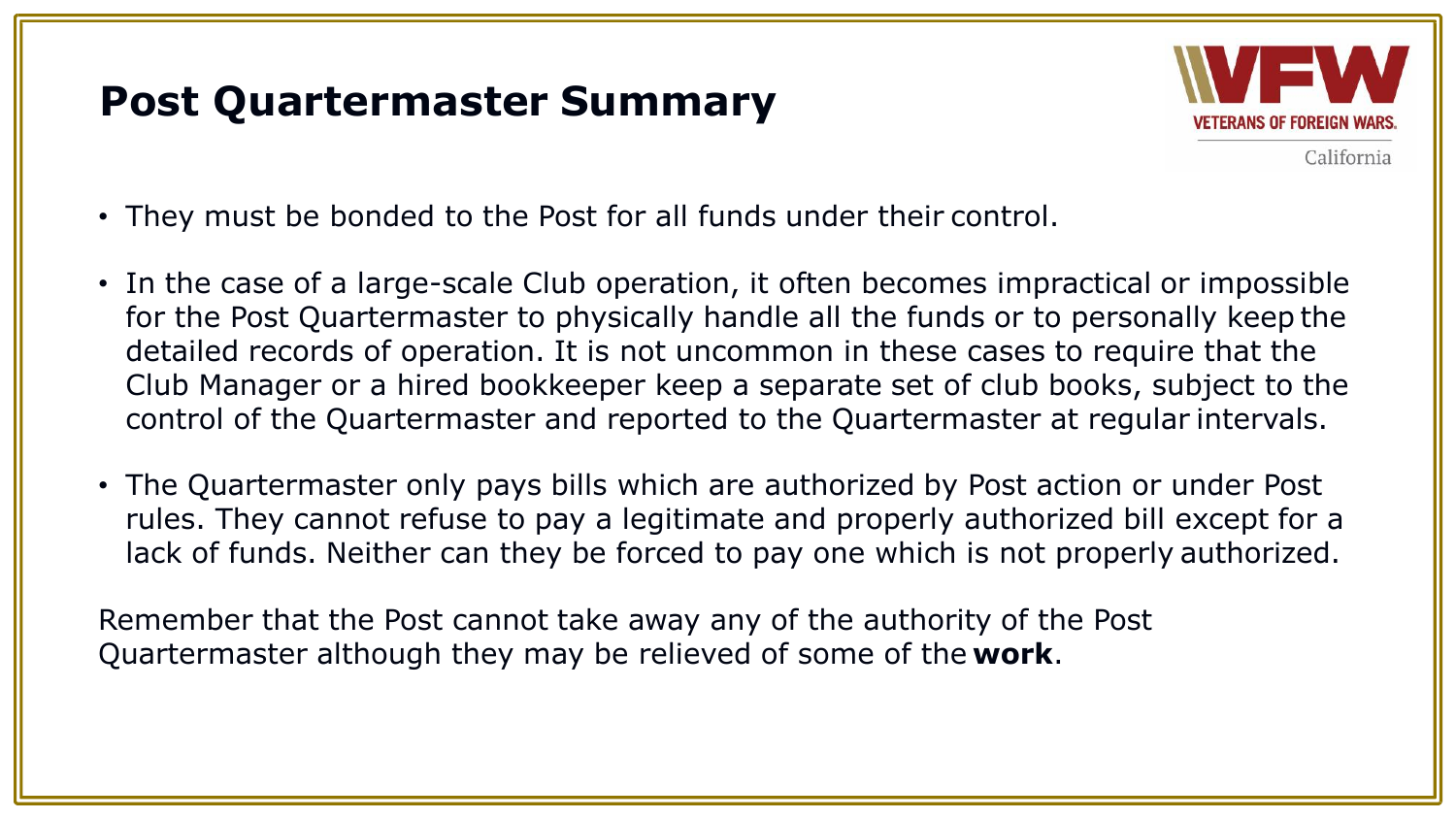### **Post Quartermaster Summary**



California

Quite often a controversy arises between the Quartermaster and Club Manager as to responsibility for Club funds. Sometimes a fine point arises which must be arbitrated.

As a rule of thumb, the Quartermaster keeps their nose out of the cash register except for checking purposes, and the Manager hides no transactions from the Quartermaster.

The Quartermaster does have the right, and the duty, to determine that all reports are correct and that all funds are handled properly.

**They do not have the right to assume managerial responsibilities.**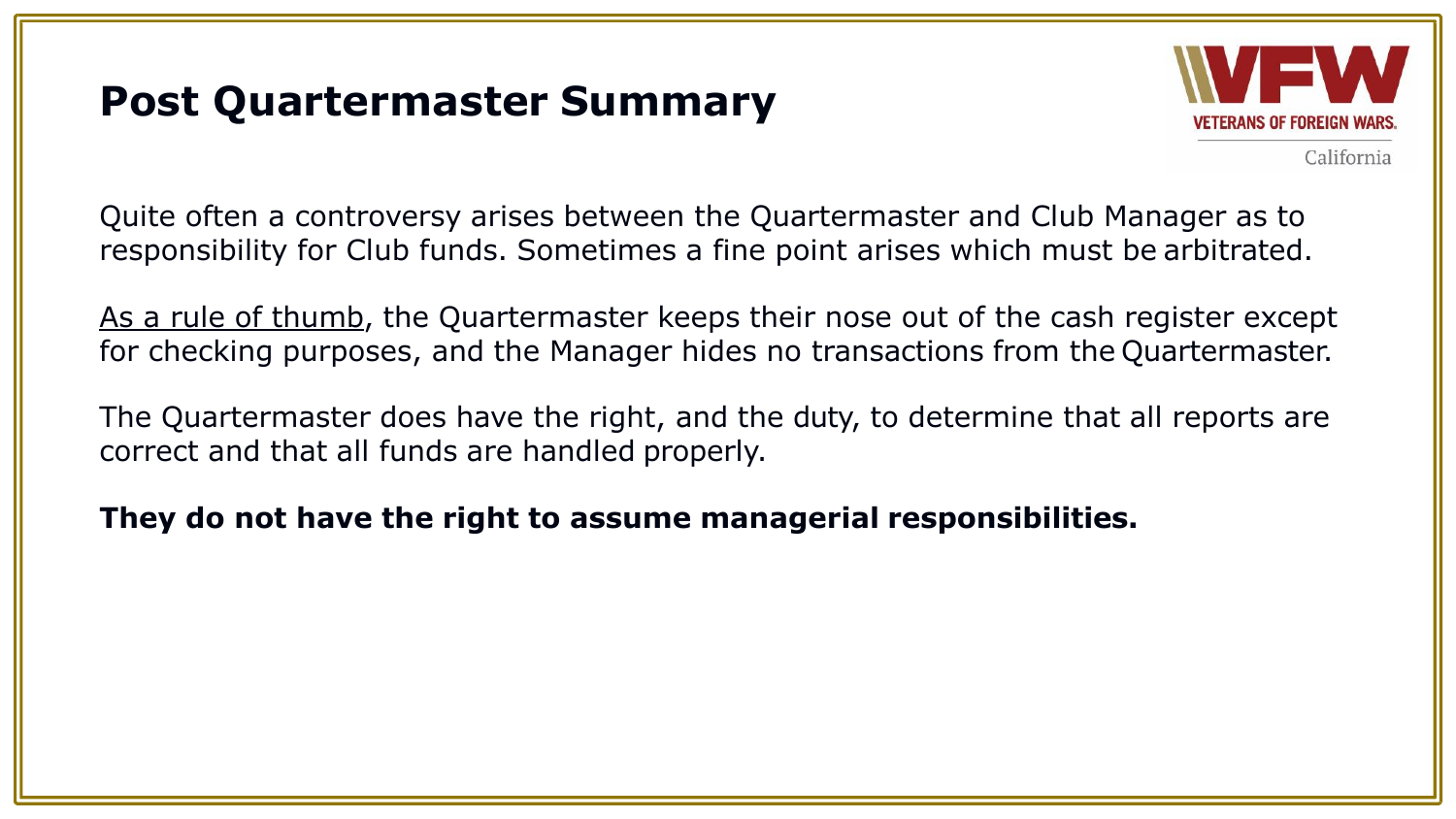#### **Post Adjutant**



California

Among the duties of the Post Adjutant, the Adjutant shall:

- Be the official corresponding officer for the Post and shall attest to all official communications and reports with their signature.
- Under the direction of the Commander, prepare all reports and returns required of the Adjutant.
- Maintain the books and records in a legible and uniform format. Record keeping by electronic means may be used, provided a back-up is maintained. Books and records shall be available for inspection by authorized officers and Post members at all reasonable times. Unless specifically authorized by the Post to remove such books and records from its facilities, they will be kept at the Post facilities.
- The Post Adjutant shall maintain the following records:
	- A copy of the original application of every member admitted to the Post.
	- Minutes of each Post meeting after correction and approval.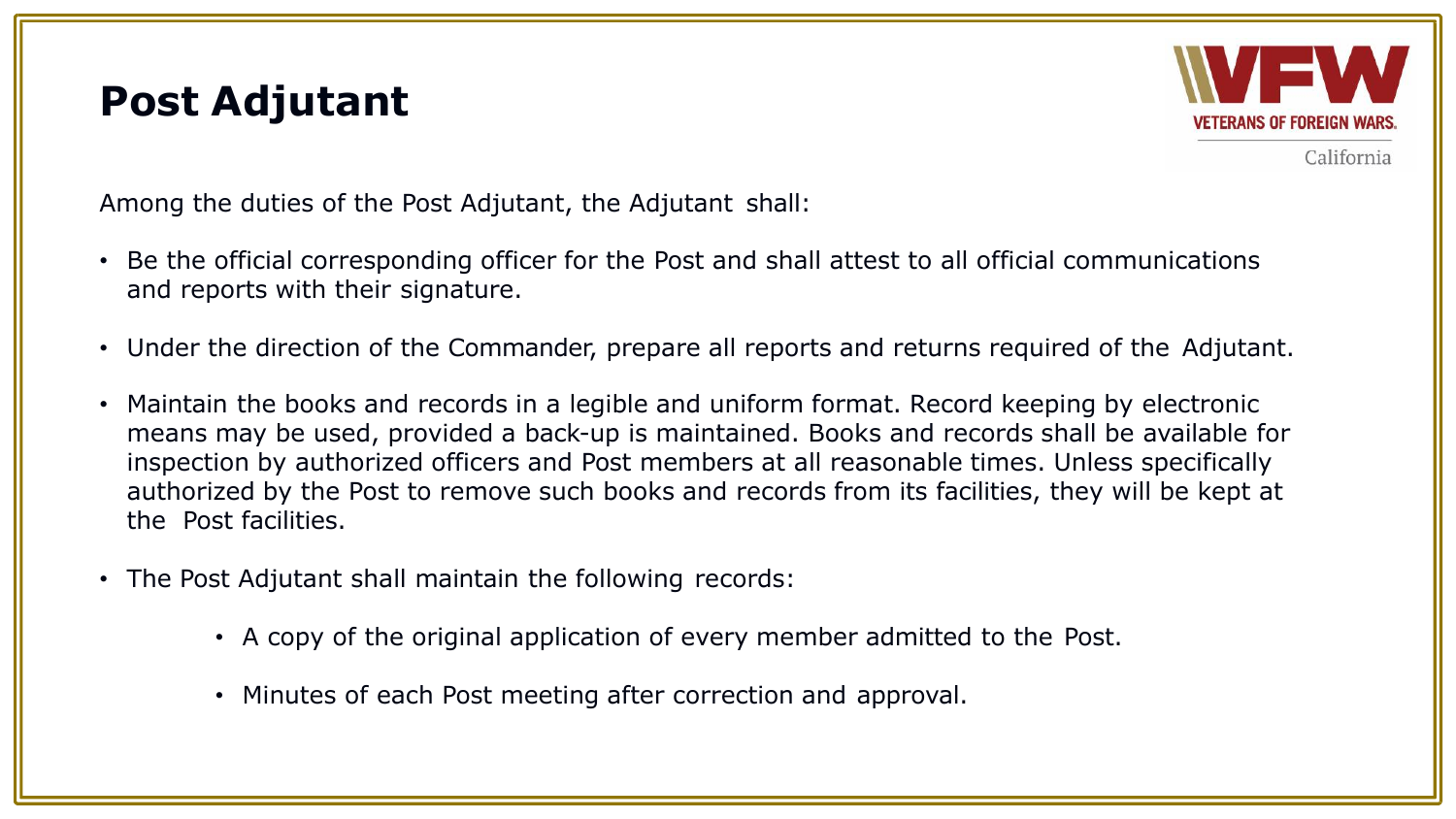# **Post Adjutant**



- The Post Adjutant shall maintain the following records: -cont.
	- All current orders or circulars issued by the Commander-in-Chief, the National Council of Administration, the Department Commander, the District and/or County Council Commander (if applicable) and the Post Commander.
	- A correspondence file.
	- A file containing a copy of the proof of eligibility submitted by officers pursuant to Section 216.
- Maintain a current copy of the Bylaws, Manual of Procedure and Ritual of the Veterans of Foreign Wars of the United States and copies of the Bylaws of the Post, Department, District and County Council (if applicable).
- Transfer to their successor, without delay, all books, papers, records, monies and other records and property of the Post in their possession or under their control.
- Comply with and perform all duties required of the Adjutant by the laws and usages of this organization, applicable Bylaws and orders from lawful authority and perform such other duties as are incident to such office.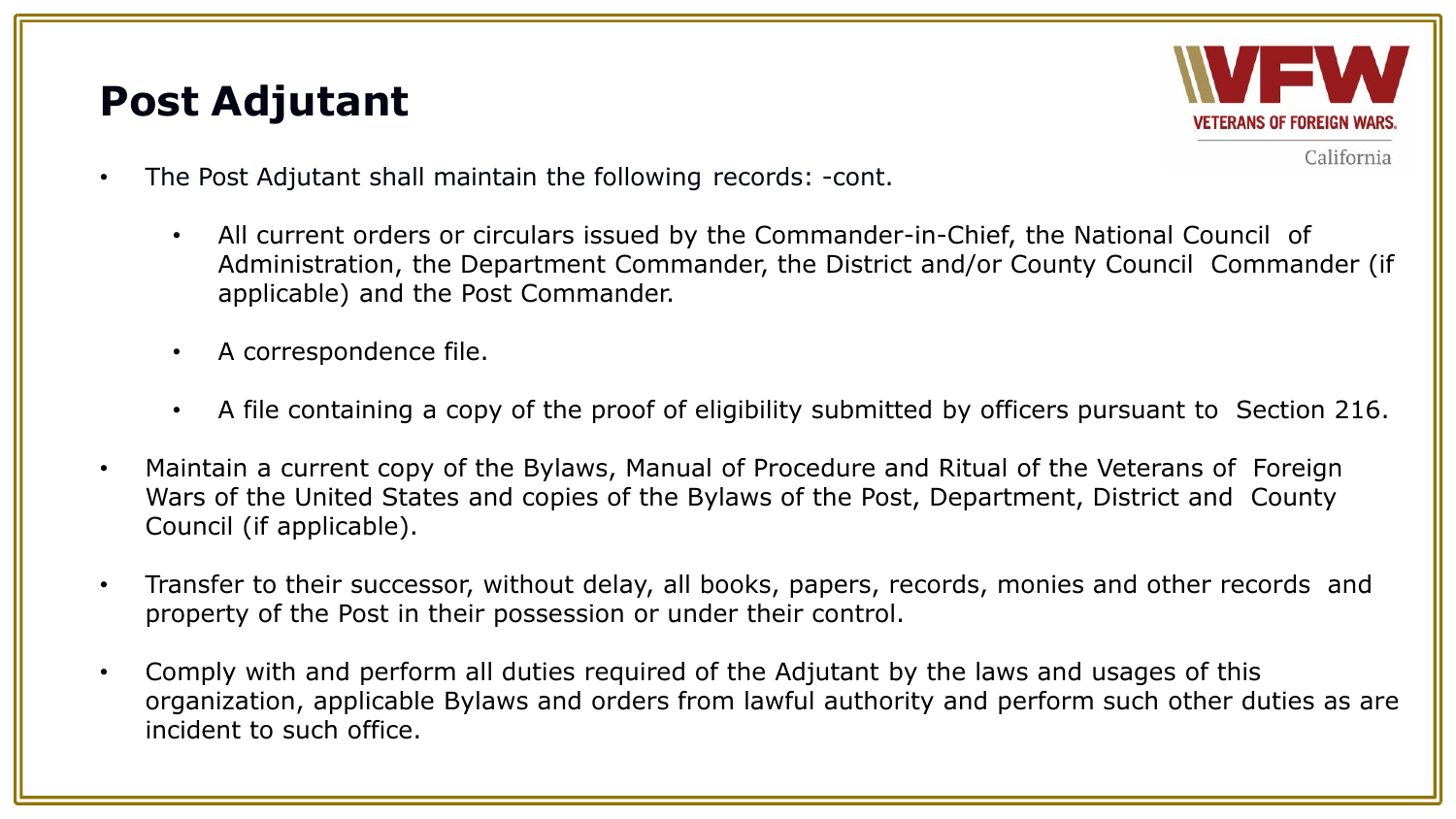#### **Post Chaplain**



California

The Post Chaplain shall perform such duties as are incident to the office or as may from time to time be required by the laws and usages of this organization or lawful orders from proper authority.

Offer the ritual prayers at each meeting of the Post. You will also be called upon to offer appropriate prayers at the initiation of new members installation of officers; the dedication of a building, monument or colors; or at the memorial service of a comrade.

# **Post Judge Advocate**

The Post Judge Advocate shall perform such duties as may be incident to the office or as may from time to time be required of the Judge Advocate by the laws and usages of this organization or lawful orders from proper authority.

Assist the Post Commander in Bylaw updates and Post Standard Operation Procedures (SOP) for Post Home and/or Canteen.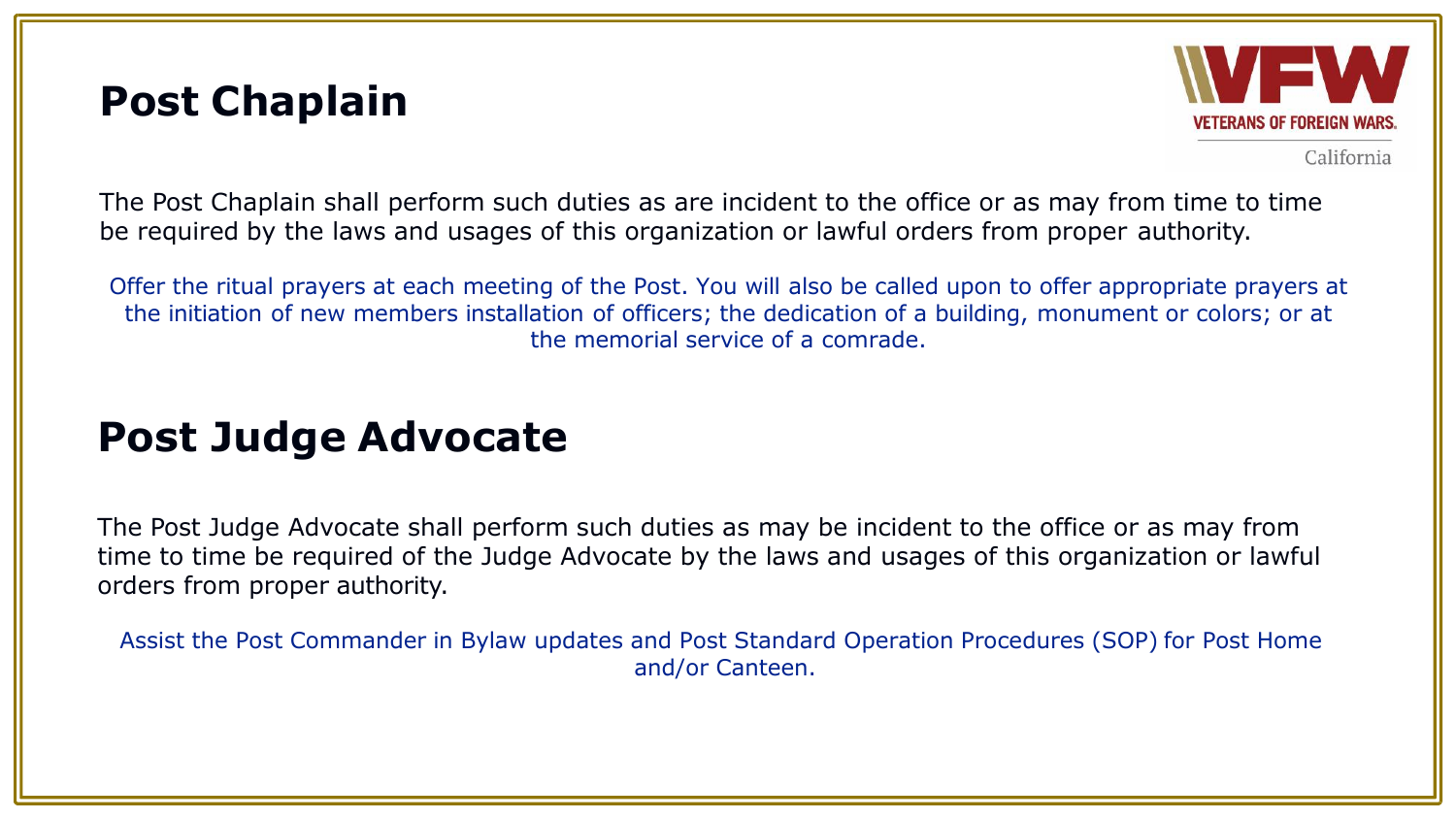#### **Post Surgeon**



California

The Post Surgeon shall perform such duties as are incident to the office or as may from time to time be required of the Surgeon by the laws and usages of this organization or lawful orders from proper authority.

Promote Post health programs (e.g. blood drives, clinics, etc)

# **Post Officer of the Day**

The Officer of the Day shall perform such duties as may be incident to the office or may from time to time be required of the Officer of the Day by the laws and usages of the organization or lawful orders from proper authority.

Assists the Post Commander with meeting room setup and keep the peace during meetings.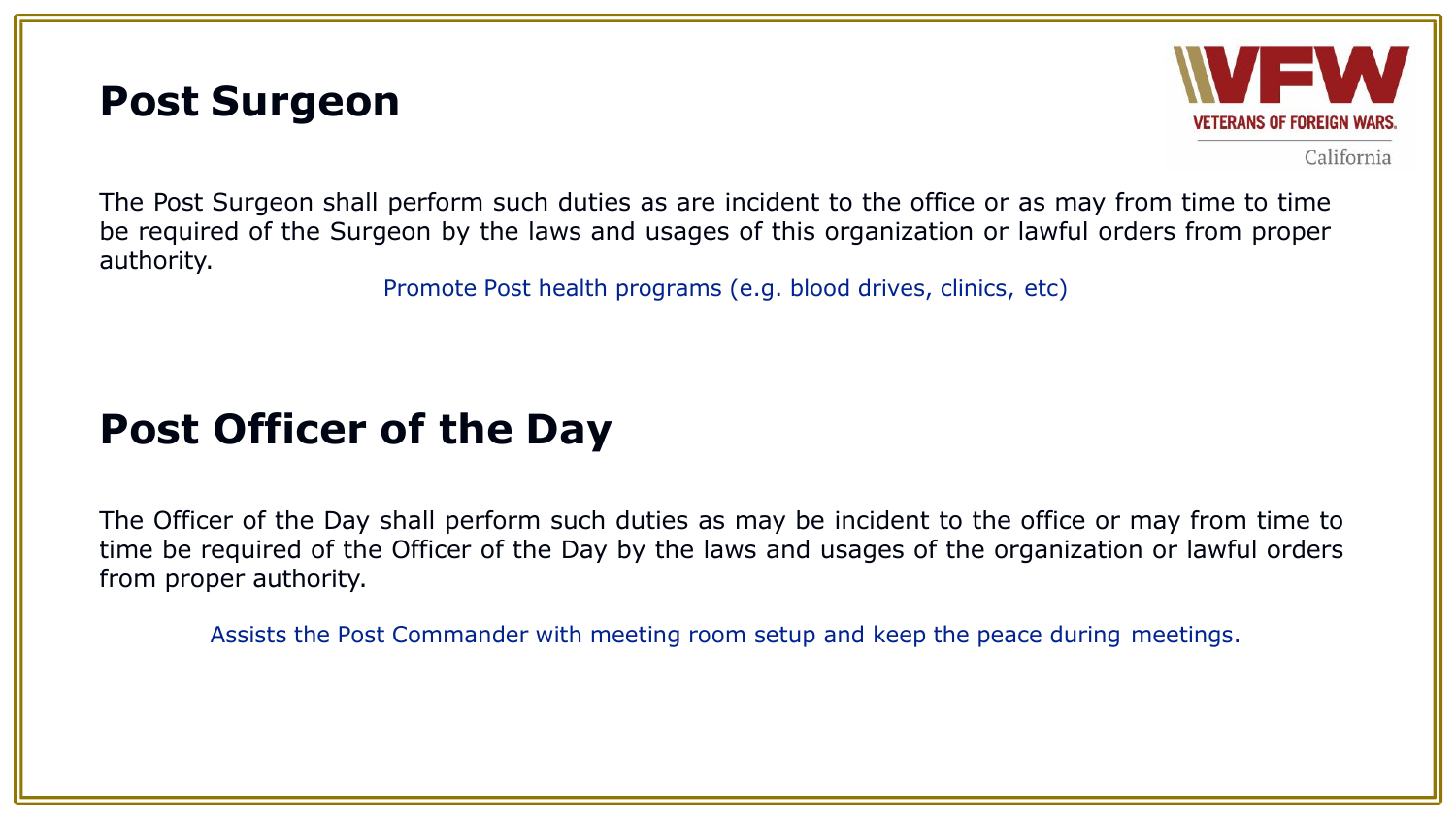#### **Post Trustees**



California

#### **Trustees shall not be eligible to serve as an elected officer, Adjutant or on a committee whose books, records and accounts are audited by the Trustees.**

Among the duties of Post Trustees, they shall:

- At least monthly, review the Monthly Report of Receipts and Expenditures of the Post Quartermaster.
- Within thirty (30) days from the end of each quarter, properly audit the books and records of the Post Quartermaster, Post Adjutant, and any activity, club room, holding company or unit sponsored, conducted or operated by, for or on behalf of the Post and submit a Post Trustee's Report of Audit to the Department Quartermaster for referral to the Department Inspector.
- The Report shall be in accordance with and upon such form as may be prescribed by the Adjutant General. The audit shall be signed by the Post Commander and Trustees, who shall, by their signatures, certify to the accuracy of the information contained therein.
- Perform such other duties as may be incident to the office or may from time to time be required by the laws and usages of the organization or lawful orders from proper authority.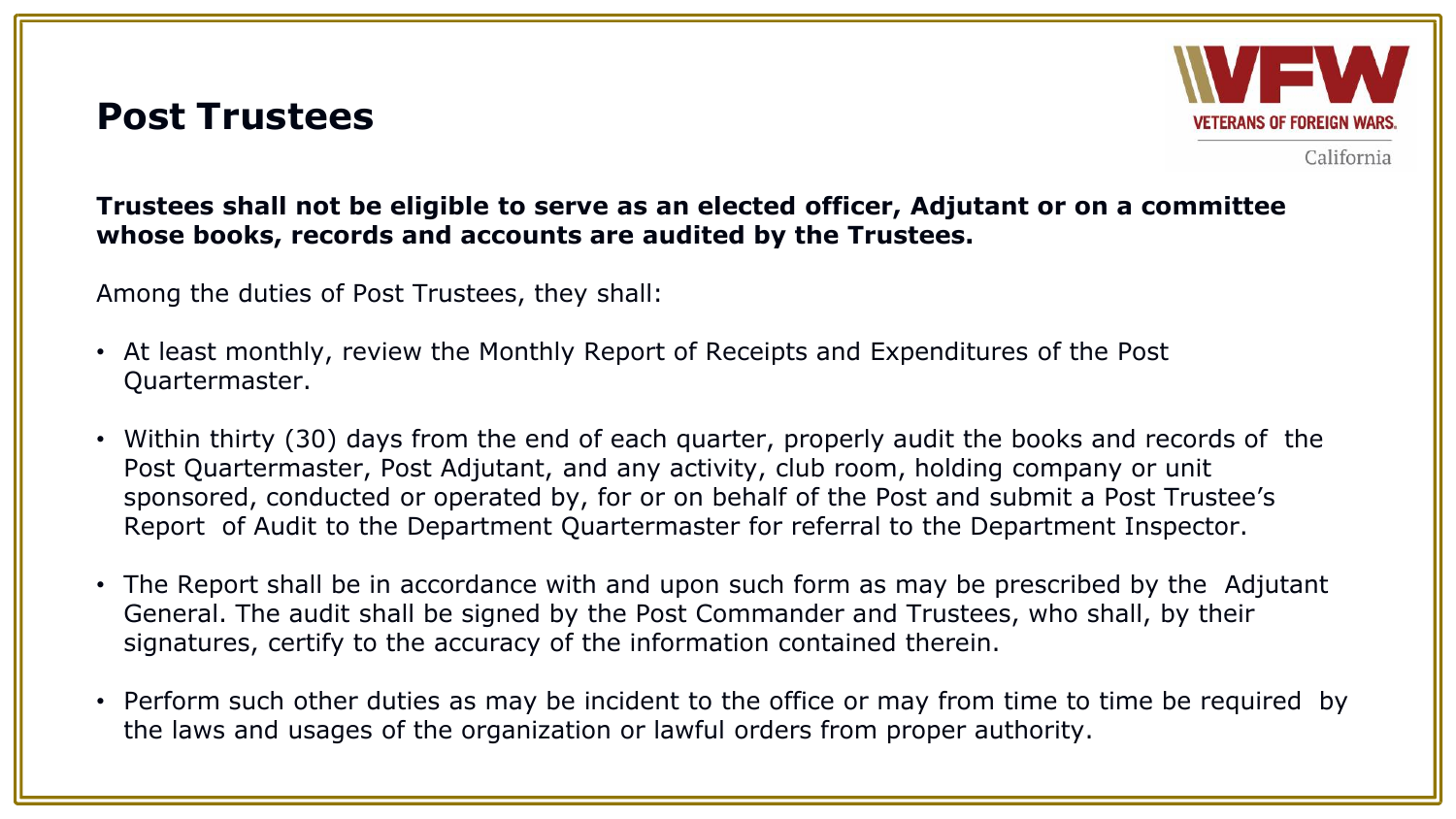#### **Post Service Officer**



California

The Post Service Officer shall assist members of the Post, their surviving spouses and orphans and other worthy cases brought to their attention in obtaining rightful entitlements from federal and state governments. The work of a Service Officer shall be performed in accordance with the instructions contained in the **VFW Guide for Service Officers** under the general supervision of the Department Service Officer. The Service Officer shall perform such other duties as may be incident to the office and as may from time to time be required by the laws and usages of this organization or lawful orders from proper authority.

It is important to note that VFW Post and District Service Officers **are not** accredited by the VA. As a consequence, their ability to assist veterans and other claimants prepare claims for submission to VA is limited. Post/District Service Officers should be familiar with the basics of the compensation (for service connected disabilities) and pension (for nonservice connected disabilities) program. However, the PSO should fill out forms for the claimant only when requested. In this capacity, the PSO is not a claim preparer but rather someone who merely records information provided by the claimant. The application should be immediately returned to the veteran to submit through proper channels such as the DSO or a VFW-accredited state or county service officer. Under no circumstances should a PSO retain any veteran's personal information for any length of time, as this is a violation of the law. Further, under no circumstances should the PSO provide any personally identifiable information concerning a claimant to any member of the VFW who is not a VFW accredited service officer (e.g., DSO, Assistant DSO or Claims Consultant.)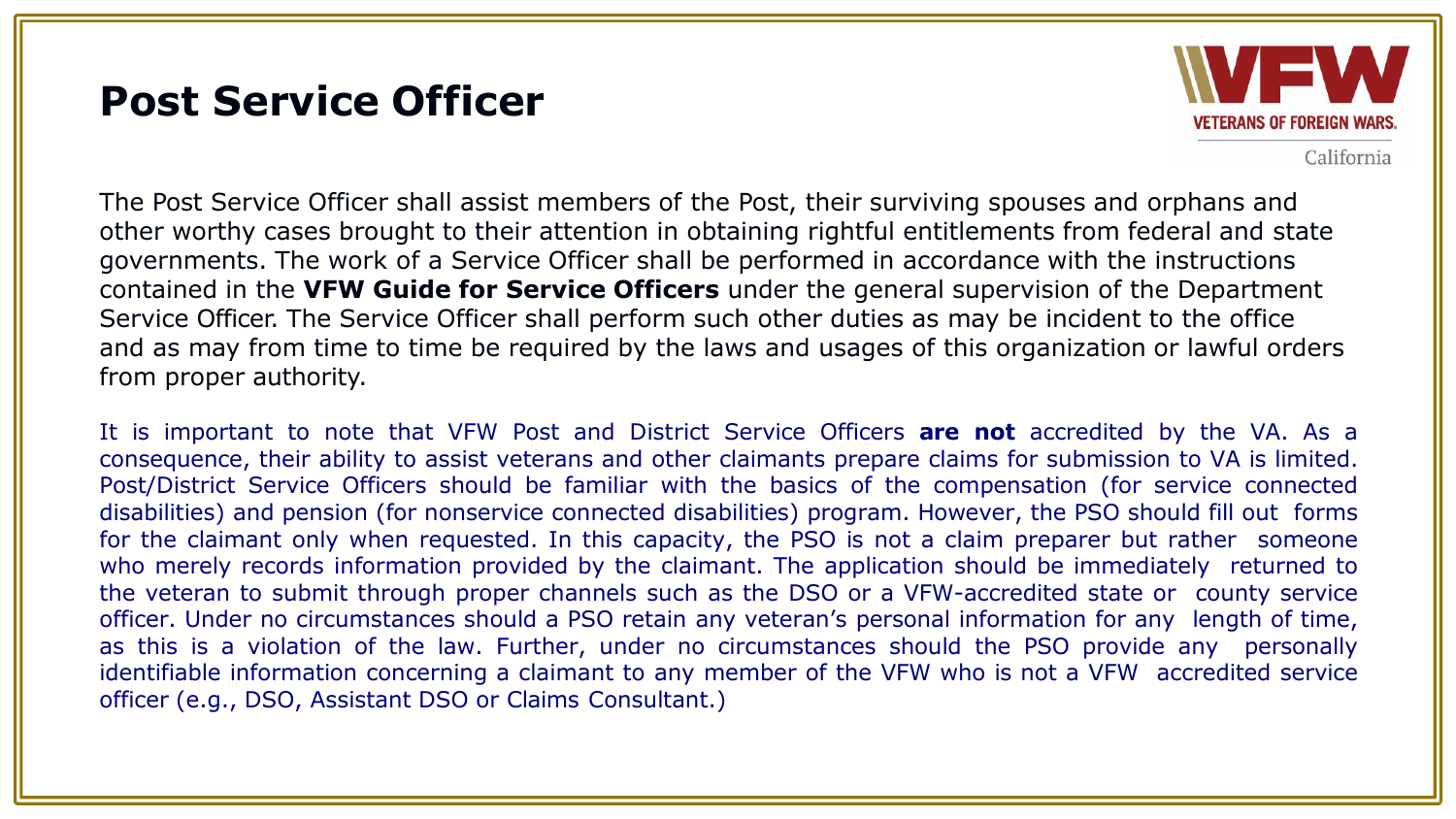#### **Committee and Program Chairmen**



California

Elected Post and District Commanders – *(e. Upon entering into office, appoint all other officers, committee chairmen and committees not otherwise provided for.)*

Typically, these core programs within the *Community Service, Youth Scholarships and Activities* are ones that Posts and Districts participate in yearly and include our scholarship programs; Voice of Democracy and Patriot's Pen, the Smart/Maher VFW National Citizenship Education Teacher of the Year program, Scouting, and "Buddy"® Poppy.

These programs are highly encouraged for all Posts and Districts. However, before you can effectively execute a program, you first must know the programs. I recommend to all Post and District officers and chairman, to carefully read the program chairman's guides to familiarize yourself with the programs and choose the ones that best fit your Post/District and your available resources.